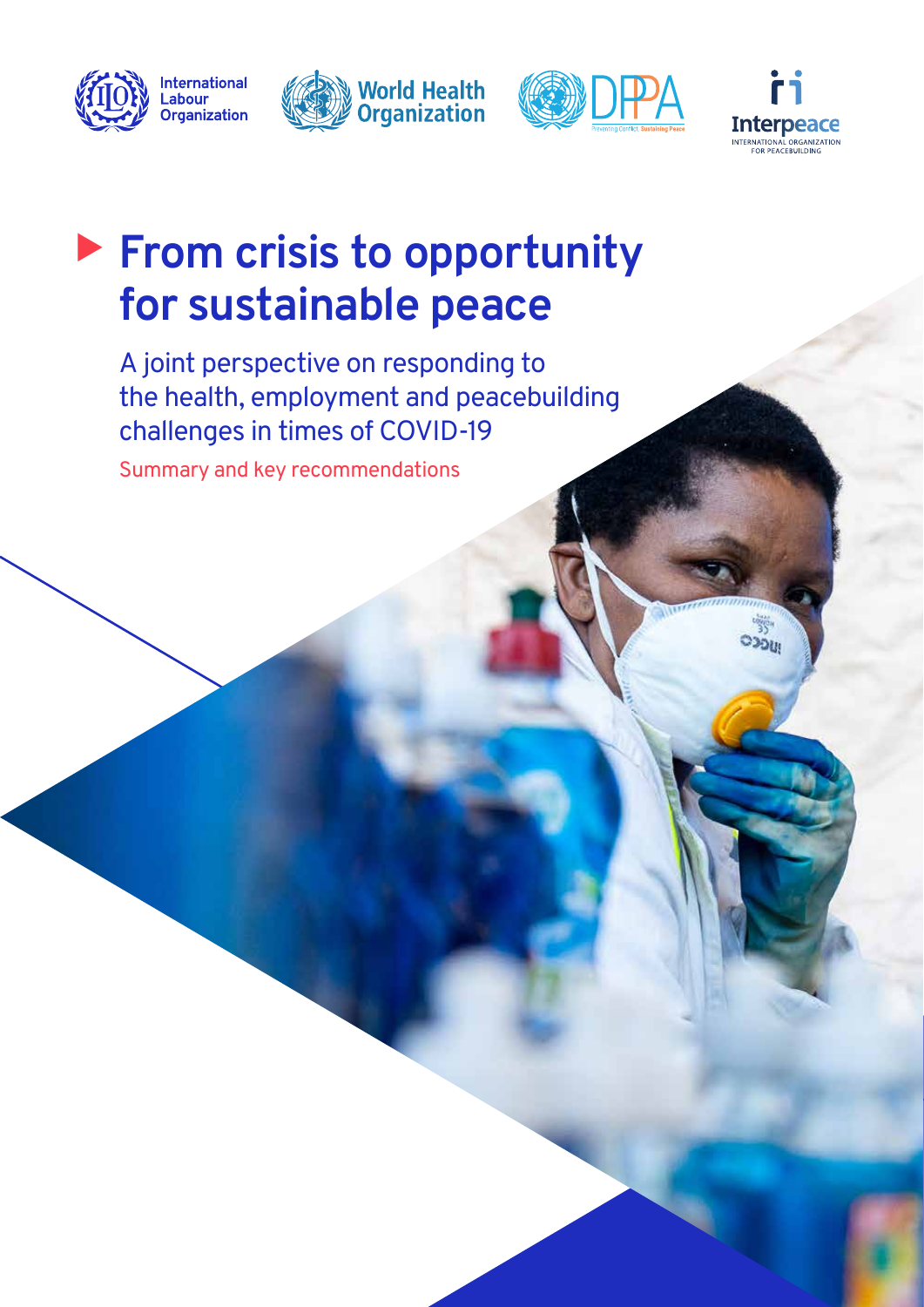# **Summary and key recommendations**

Besides being the greatest health emergency of our time, COVID-19 is a multidimensional crisis that threatens broader peace and stability. The ILO, the WHO, Interpeace and the UN Peacebuilding Support Office (PBSO) of the Department of Political and Peacebuilding Affairs joined forces in 2020 to examine key policy and programmatic considerations for health and employment interventions responding to COVID-19 in conflictaffected countries. The [joint paper](https://www.ilo.org/global/topics/employment-promotion/recovery-and-reconstruction/WCMS_761809/lang--en/index.htm) outlines practical guidance on how interventions across the *Humanitarian-Development-Peace*  Nexus can be adapted to be more effective and integrated, and to ensure they do no harm and strengthen prospects for peace.

The question of how conflict-sensitive and peace-responsive approaches are integrated into health and broader socioeconomic responses will determine their effectiveness and sustainability, as well as their impact on peace and conflict dynamics.

 $\blacksquare$  The pandemic is exacerbating all the factors that drive instability. (…) The rollout of COVID-19 vaccines is generating hope. (…) Those affected by conflict and insecurity are at particular risk of being left behind.

> UN Secretary-General António Guterres, in remarks to the Security Council, 17 February 2021

#### **Impacts of COVID-19 on health, employment and peacebuilding**

The COVID-19 pandemic is overwhelming health systems, interrupting supply chains, exacerbating unemployment and/or underemployment, and diverting resources and capacities from other health needs. The crisis is aggravating persistent political, social and economic structural inequalities that render some groups more vulnerable than others.

Pre-existing inequities in access to health care and social protection have become more apparent or worsened, further deepening tensions among social groups. Political patronage or even outright political manipulation may determine who can access health care, as means to receive benefits for political gain. In fragile settings, COVID-19 or the responses to it reinforce patterns of grievances that undermine trust and the social contract between citizens and the states.

Containment measures deeply affect economies of conflict-affected states. As labour opportunities are scarce, decent work is further reduced, and households may need to resort to negative coping strategies. As a result, child labour and trafficking may increase. In addition, social protection mechanisms are unable to provide sufficient livelihood support, particularly for those relying on the informal economy. In line with ILO Recommendation 205,1 employment and decent work initiatives are key to tackling the socioeconomic impact of the COVID-19 crisis, but also to addressing potential grievances, discrimination and stigmatization over access to resources, livelihoods and health services.

#### **Key recommendations**

- ▶ **Understand the impact of COVID-19** on health care, health-care systems, livelihoods, decent work and peace and conflict dynamics;
- X Approach a multidimensional crisis with a multidimensional response across the **Humanitarian-Development-Peace Nexus**;
- **EXECOMMITY Commit to conflict-sensitive, peace-responsive** and tailored policy and programmatic approaches;

1 *Recommendation 205 on Employment and Decent Work for Peace and Resilience was adopted by the International Labour Organization in 2017.*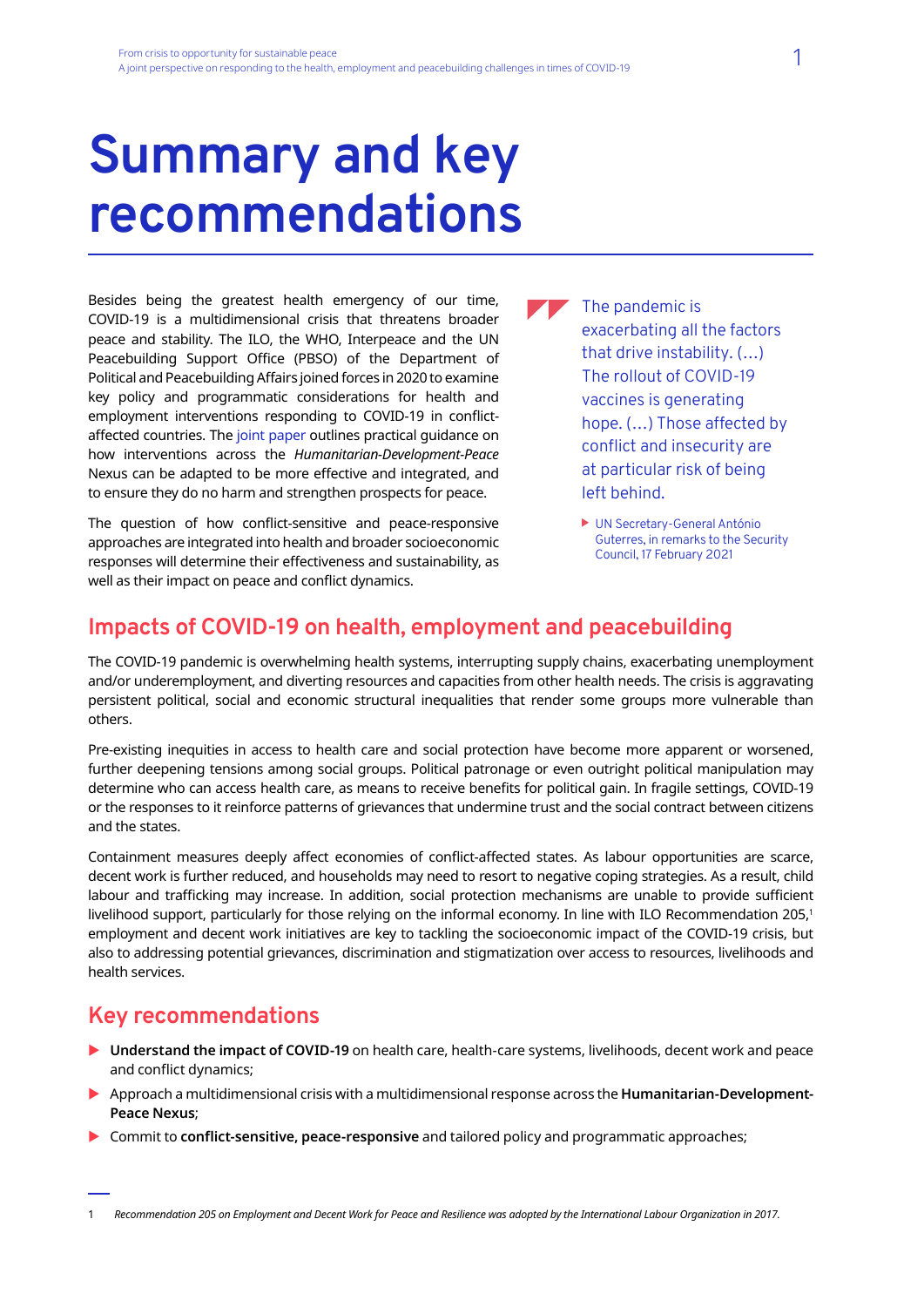- X Use the COVID-19 crisis as an opportunity to shift to **locally-led** responses, through participatory and inclusive methods; and
- X Lay down foundations for **structural changes and build resilience**.

### **Potential pathways to promote employment, health and peacebuilding in conflict-affected countries in times of COVID-19**

| <b>Developing and</b><br>implementing<br>public employment<br>programmes to create<br>livelihoods, support the<br>health response and<br>build trust | $\triangleright$ Short-term emergency public works schemes can support the health response<br>by upgrading infrastructures for primary health care and water, sanitation and<br>hygiene.                                                                                                                                                                                                                                                                                |
|------------------------------------------------------------------------------------------------------------------------------------------------------|-------------------------------------------------------------------------------------------------------------------------------------------------------------------------------------------------------------------------------------------------------------------------------------------------------------------------------------------------------------------------------------------------------------------------------------------------------------------------|
|                                                                                                                                                      | Response policies that create immediate, temporary jobs can be turned into<br>large-scale public employment programmes (PEPs). Existing PEPs can be scaled<br>up quickly, while continuing to provide livelihoods and job opportunities to<br>the most vulnerable, contributing to universal social protection and building<br>needed assets and services.                                                                                                              |
|                                                                                                                                                      | $\blacktriangleright$ These investments are best aimed at addressing inequalities in access to<br>health care and other basic services, as well as to productive resources. This<br>can be coupled with additional investment in skills development, employment<br>services and strengthening the business environment that promote inclusive<br>and effective labour-market governance in the longer term - including the<br>social and economic empowerment of women. |
| <b>Promoting social</b><br>dialogue and the role<br>of the private sector,                                                                           | Workers' and employers' organizations can use their trust capital, networks and<br>convening power to facilitate crisis response. They can bring their constituents<br>together beyond divisive conflict lines.                                                                                                                                                                                                                                                         |
| workers' and employers'<br>organizations in<br>the response to the<br><b>COVID-19 crisis</b>                                                         | Existing dialogue platforms, including social dialogue mechanisms, can be<br>used or adapted to collect concerns and ideas of local communities, health-<br>care workers, civic and business leaders, as well as representatives of the<br>informal economy and unemployed.                                                                                                                                                                                             |
|                                                                                                                                                      | Workers' and employers' organizations can advocate for business continuity<br>and income security and collaborate with government authorities to ensure<br>that occupational safety and health (OSH) measures are adapted to new<br>workplace risks.                                                                                                                                                                                                                    |
| <b>Developing workers'</b><br>skills, particularly in<br>the health sector, to                                                                       | Skills development, including social cohesion skills, can strengthen the health<br>response by creating a workforce skilled in contact tracing to prevent further<br>spread of the disease.                                                                                                                                                                                                                                                                             |
| respond to the crisis                                                                                                                                | Labour inspectors can be trained to design and implement conflict-sensitive<br>approaches to OSH, such as distancing and hygiene.                                                                                                                                                                                                                                                                                                                                       |
| <b>Supporting local small-</b><br>scale enterprises and<br>business continuity                                                                       | $\blacktriangleright$ When the disruption of international supply chains affects the economy, small-<br>scale firms can be supported to produce essential equipment, such as gowns,<br>masks and head coverings.                                                                                                                                                                                                                                                        |
|                                                                                                                                                      | Local businesses can be incentivized to train and hire young people who are<br>particularly at risk of engaging in illicit activities or being recruited into violent<br>or extremist groups.                                                                                                                                                                                                                                                                           |
|                                                                                                                                                      | Decent jobs and livelihoods can be created along the vaccine distribution chain<br>in a conflict-sensitive manner.                                                                                                                                                                                                                                                                                                                                                      |